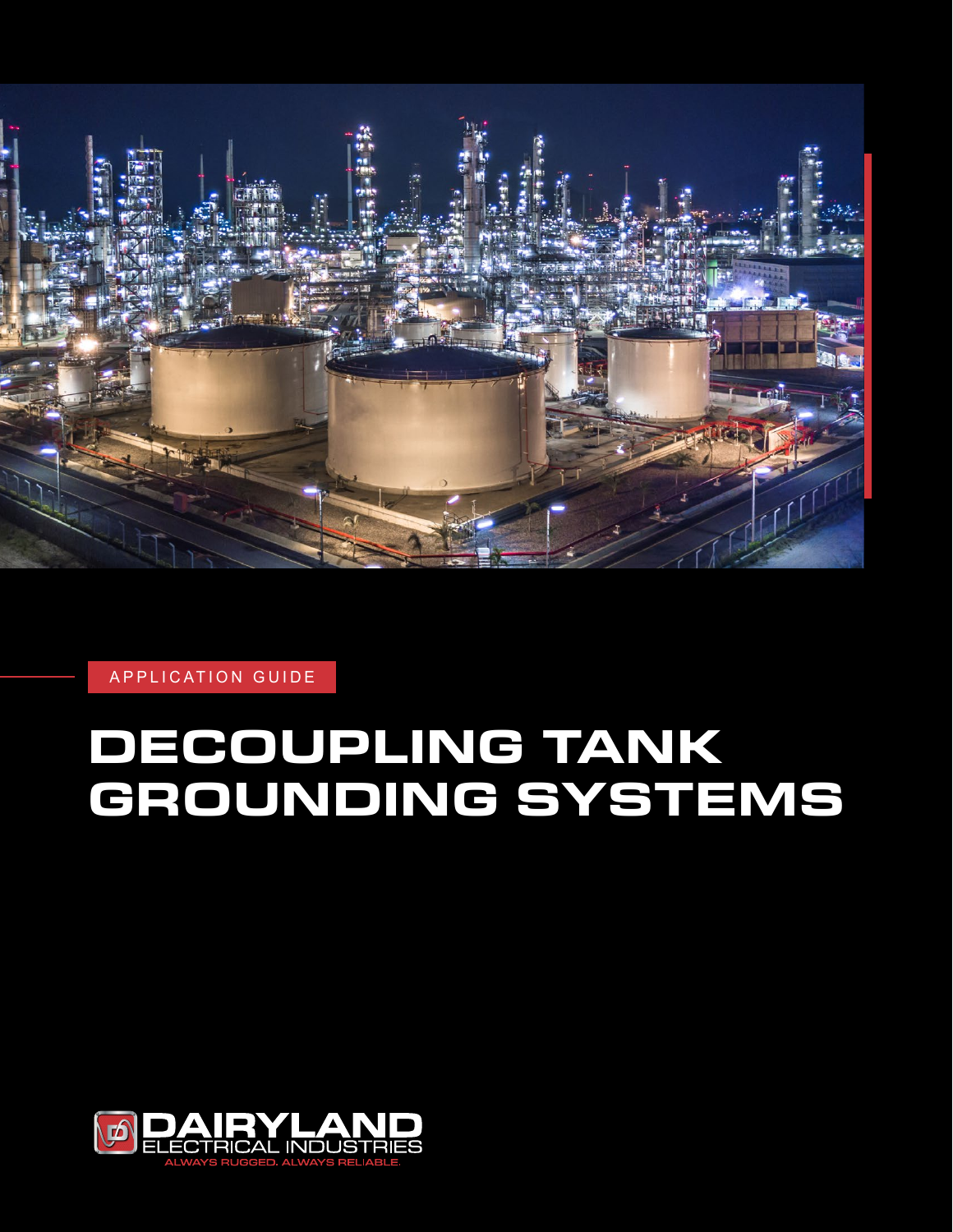#### **INTRODUCTION**

Above Ground Storage Tanks (AST) are structures used to store liquids that typically are filled through an incoming pipeline system and distribute liquids through an outgoing pipeline system. Through this system, ASTs may have a variety of appurtenances connected to them such as monitoring equipment, motor operated valves (MOV), gradient control mats (GCM), measurement tubing, isolation flanges, ground rods, etc. Each of these items alone may have an adverse effect on cathodic protection (CP) voltage levels. However when they are combined they can present a complex network of potential short circuits to ground.

All metallic structures and the electrical equipment must be grounded to comply with electric codes to provide safety grounding. As a result of these connections, the CP system is not only attempting to protect the intended structures, but could also be protecting the user's grounding system, and possibly even the power utility grounding system. The other consideration is that there may be multiple CP systems designed to protect the specific structures and it is important to ensure proper isolation to prevent an inadvertent bond that may unintentionally create a connection between the different CP systems.

Installing a solid-state Dairyland device in series between the tank grounding lug and the grounding conductor will provide an effective ground-fault path to ground, while simultaneously isolating CP to the tank. This can be accomplished by installing either a Dairyland Over-Voltage

#### **Common Misconceptions**

One of the misconceptions when looking at this application is the idea that a decoupler can be used for more than one grounding conductor on an AST (remembering that grounding conductors and rods may be spaced up to 100' apart). This is a common question, and in many instances a decoupler can be used to protect multiple connections. However, due to the spacing involved in this application, the length of the conductor is too great and could cause an excessive amount of inductance during a lightning event. In the event of a lightning strike the voltage that could be generated, whether direct or indirect, could prove to be catastrophic. Therefore, for each grounding connection to the AST, there should be a corresponding decoupler in series in the conductor to the grounding system.

#### **Addressing Multiple Cathodic Protection Systems**

Of course, for electrical grounding safety, all structures should be referenced to each other in the case of an over-voltage event. However, when considering the AST application, it is common to have multiple CP systems involved in this scenario. The AST will have a CP system protecting the tank bottom. There may also be separate impressed current systems (ICCP) systems for the inlet piping coming into the station, and the outlet pipeline exiting the station. There may also be additional CP for piping within the station, or other nearby Protector (OVP) if there is no steady-state AC induction on the structures (normally not present on tanks),a Solid State Decoupler (SSD) or Polarization Cell Replacement (PCR) if there is the possibility of steady state AC, or if higher AC fault capability is required. Some sites may have hazardous location classifications that require the user to use other Dairyland products – see the table below. For the sake of simplicity, all of these devices will be referred to as decouplers, because the purpose of this application is to isolate the CP system to the AST while maintaining safety grounding under all conditions.

The decoupler can be installed to the tank through the various hardware options that are available at www.dairyland.com as per operator preference. These accessories help to physically mount the device or assist in limiting conductor length for best over-voltage protection.

Welding a tab directly on the tank and fastening the decouplers negative terminal to the welded tab and the positive terminal connects to the grounded conductor to remote earth.

Pin brazed studs connected to the Hex coupling Nut (HCN) accessory allows for the closest connection to the tank possible. For this application, it is necessary to request the rotated terminal configuration in order to have the terminals facing in the right direction

ASTs. These could be impressed current systems, galvanic systems, or a combination of the two. The problem with this is that one system may unintentionally protect a structure it was not designed to protect and present difficulties trying to achieve CP levels per criteria for that structure. The challenge is to isolate each CP system to its respective structure it was intended for and to address all of the connections that could create a bypass or even cause the CP system to be shortcircuited to the ground grid. Decoupling devices can address bonds to ground that affect CP. Regarding piping that affects tank CP levels, simply installing isolation flanges may provide CP current isolation but may present a new over-voltage risk with resulting arcing. Installing a decoupler at each isolation flange will not only maintain CP isolation but will also provide protection from arcing in the case of an overvoltage event.

Electric motors, measurement tubing, signal wire, and GCMs could short the CP system to ground. The CP system will protect everything that is connected to the intended structure. Therefore, if a motor-operated valve is connected to piping that is cathodically protected, then all of the structures that the motor-operated valve is connected to are also protected. This means the station grounding system may also be protected along with the utility grounding system. This could potentially create a tremendous drain on the CP system, causing it to be nearly impossible to protect the intended structures. As Dairyland devices meet NFPA 70 (US National Electrical